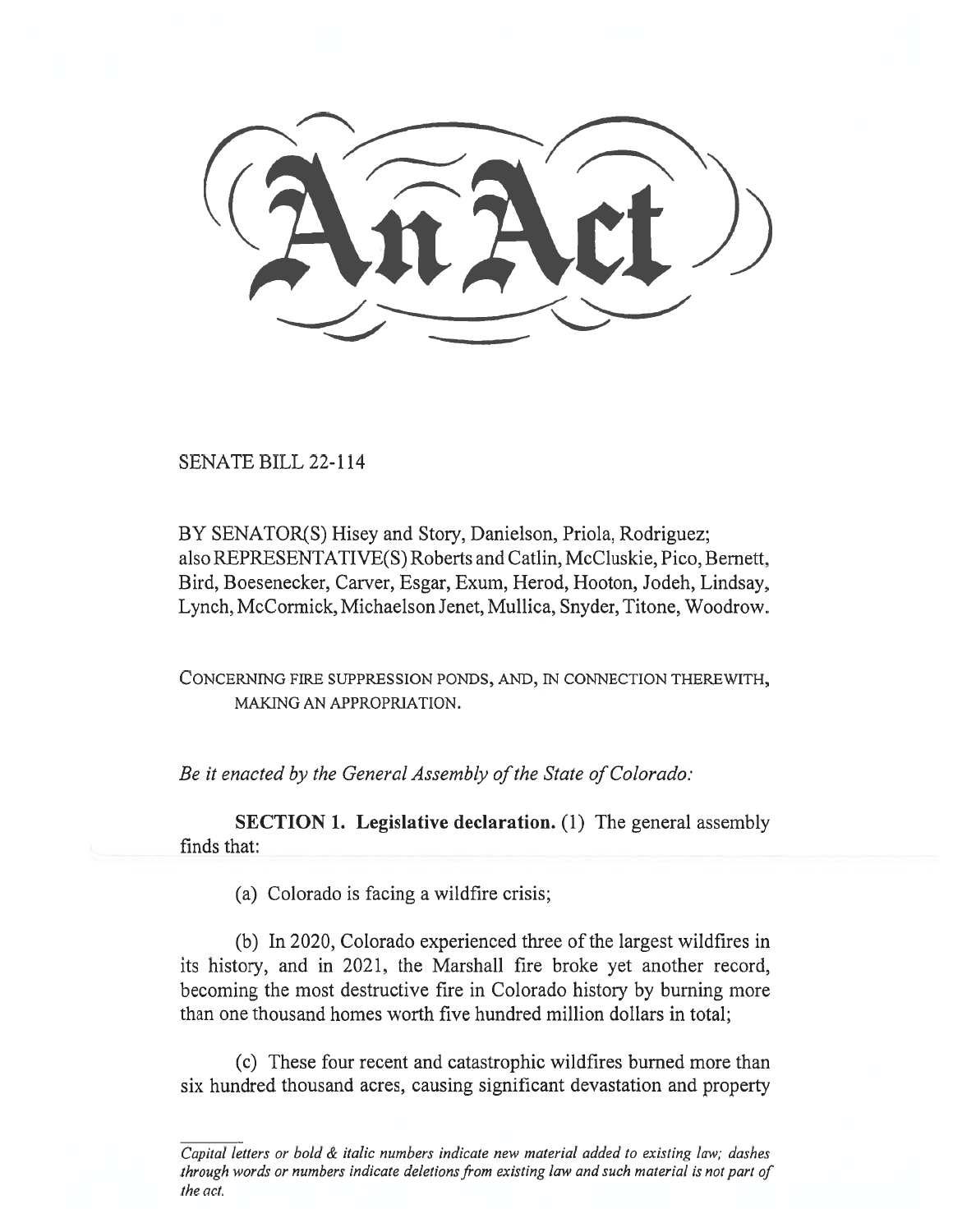loss;

(d) The Colorado state forest service and the front range watershed wildfire protection working group have found that high-severity fires can significantly impact water quality and watershed conditions;

(e) Recent fires have tended to be much larger and more severe than those in the past, and as such, have severely damaged soils and watersheds, leading to heavy erosion and sediment damage in streams; and

(f) Functional watersheds are vital for water quality and healthy ecosystems and to protect water resources from post-fire flood damage.

(2) The general assembly also finds that:

(a) More resources are needed for wildfire mitigation to reduce fire risk and to keep fires from becoming large and catastrophic;

(b) Although Colorado is committed to taking meaningful action to mitigate wildfires, several remote areas in the state lack sufficient resources to suppress fires without external support;

(c) In emergency situations, rapid action is vital and any delay increases the risk of a fire becoming catastrophic;

(d) In the past, the general assembly has recognized the need to use available water resources in a fire event and has authorized the emergency use of wells for firefighting purposes;

(e) Using water resources to fight fires in emergencies is in the public interest and may be critical in protecting life, property, and infrastructure;

(f) When water is not available in close proximity, firefighters may also rely on nearby ponds to fill fire trucks and suppress fires as quickly as possible;

(g) Existing ponds in Colorado have proven to be critical fire suppression resources, particularly in remote areas that are not equipped with other fire suppression resources such as fire hydrants;

# PAGE 2-SENATE BILL 22-114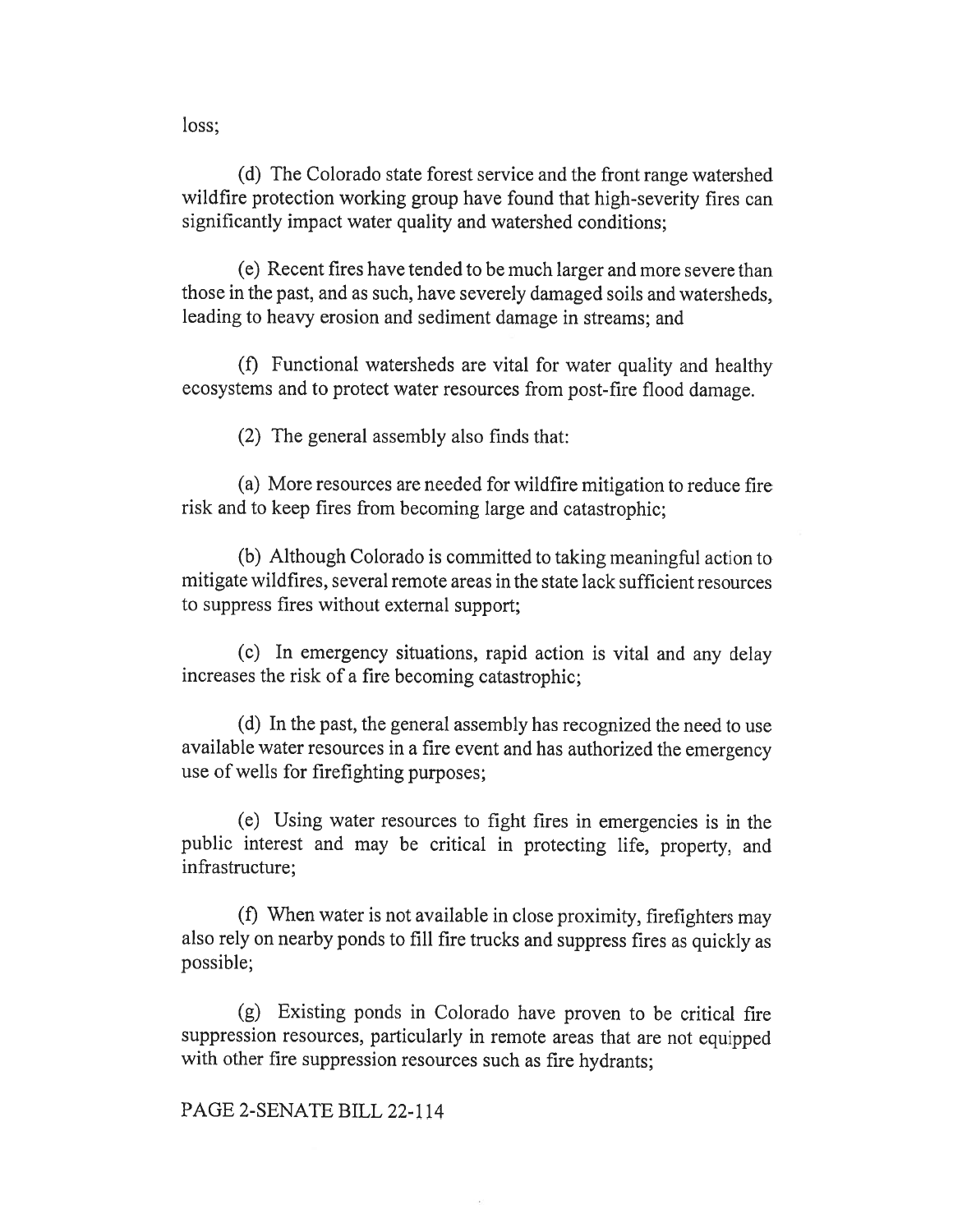(h) The state engineer may order ponds to be drained or backfilled if they are found to deplete streams out of priority;

(i) Some ponds that are subject to drainage may be critical firefighting resources for remote, high-risk areas of Colorado, and if such ponds are drained, firefighters could be left ill-equipped to respond to and suppress fires;

(j) A process is necessary to preserve ponds that are deemed critical for firefighting purposes; and

(k) Preserving fire suppression ponds will help:

(I) Ensure resources are available to help keep communities safe in the event of structure fires, grassland fires, and other fire emergencies; and

(II) Keep fires from becoming large and thereby protect lives, homes, critical watersheds, water supply assets, infrastructure, and key ecological and wildlife resources.

(3) Therefore, the general assembly declares that it is in the public interest to create a process to identify, designate, and preserve critical fire suppression ponds.

SECTION 2. In Colorado Revised Statutes, add 37-82-107 as follows:

37-82-107. Fire suppression ponds - legislative declaration needs assessment - notice of consideration required - restriction on draining of ponds - rules - no water right created - repeal. (1) THE GENERAL ASSEMBLY HEREBY DECLARES THAT:

(a) FIRE SUPPRESSION PONDS ARE ESSENTIAL FOR THE PROTECTION OF PUBLIC SAFETY AND WELFARE; AND

(b) BASED ON THIS DECLARATION, THE STATE ENGINEER IS AUTHORIZED TO REVIEW APPLICATIONS AND DESIGNATE PONDS AS FIRE SUPPRESSION PONDS IN ACCORDANCE WITH THIS SECTION.

(2) A BOARD OF COUNTY COMMISSIONERS, IN CONSULTATION WITH

PAGE 3-SENATE BILL 22-114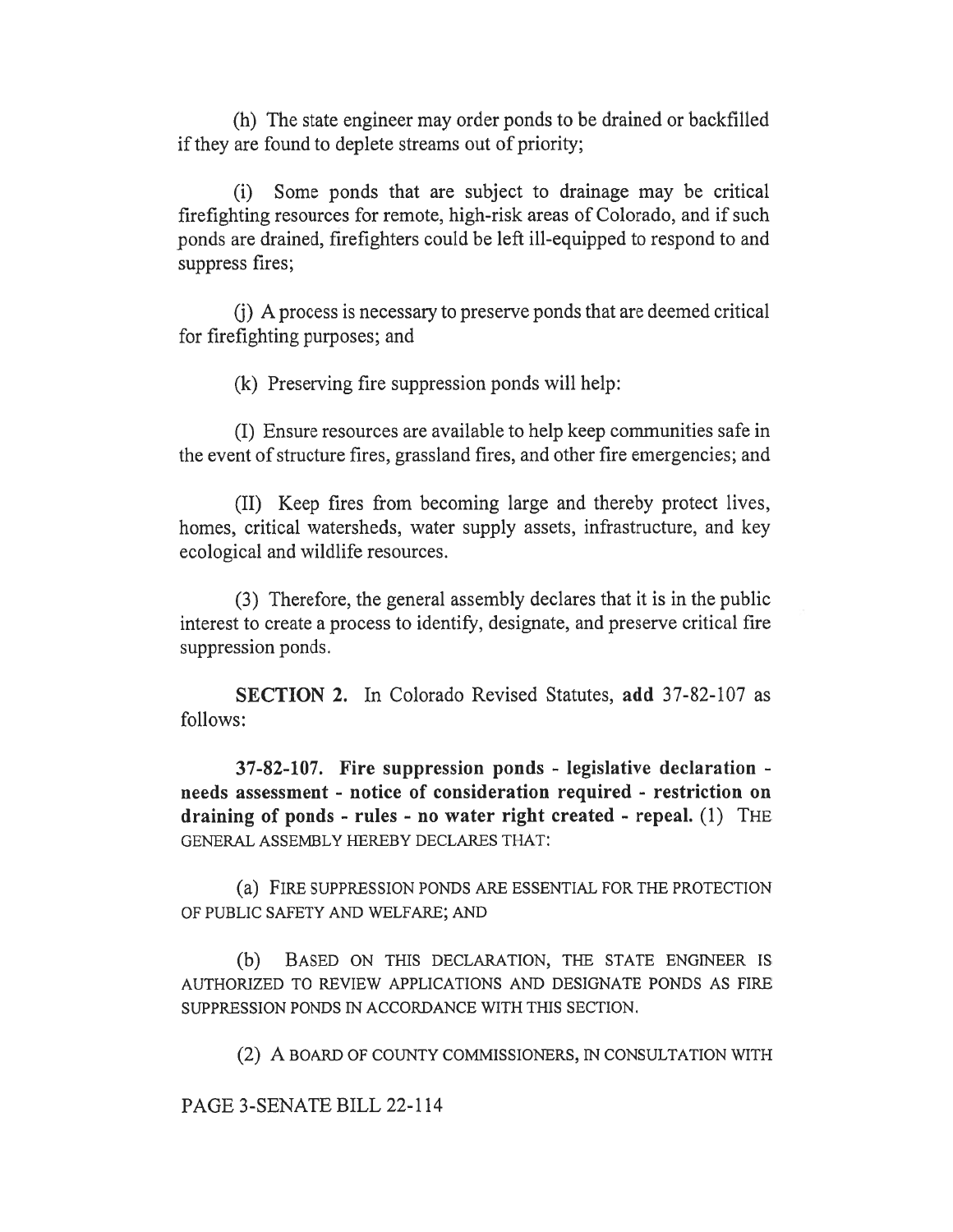ITS FIRE PROTECTION DISTRICT OR FIRE AUTHORITY, MAY APPLY TO THE STATE ENGINEER PURSUANT TO SECTION 37-80-124 FOR THE DESIGNATION OF A POND WITHIN THE BORDERS OF THE COUNTY AS A FIRE SUPPRESSION POND.

(3) (a) BEFORE APPLYING FOR THE DESIGNATION OF A POND AS A FIRE SUPPRESSION POND, A BOARD OF COUNTY COMMISSIONERS, IN CONSULTATION WITH ITS FIRE PROTECTION DISTRICT OR FIRE AUTHORITY, SHALL:

(I) IDENTIFY PONDS IN LOCATIONS WHERE THE OUTBREAK OF A FIRE COULD RESULT IN A MAJOR WILDFIRE DISASTER;

(II) PERFORM A NEEDS ASSESSMENT OF EACH SUCH POND, WHICH NEEDS ASSESSMENT SHALL BE COMPLETED WITHIN ONE YEAR AFTER THE BOARD PROVIDES THE NOTICE DESCRIBED IN SUBSECTION (3)(a)(III) OF THIS SECTION; AND

(III) FOR EACH POND THAT IS IDENTIFIED AND UNDER CONSIDERATION AS A POTENTIAL FIRE SUPPRESSION POND, PROVIDE NOTICE OF SUCH FACT TO THE STATE ENGINEER, WHICH NOTICE MUST INDICATE THE LOCATION AND APPROXIMATE SURFACE AREA OF THE POND.

(b) IN PERFORMING A NEEDS ASSESSMENT PURSUANT TO SUB SECTION  $(3)(a)(II)$  OF THIS SECTION, A BOARD OF COUNTY COMMISSIONERS, IN CONSULTATION WITH ITS FIRE PROTECTION DISTRICT OR FIRE AUTHORITY, SHALL:

(I) IDENTIFY THE REFILL MECHANISM OF THE POND, WHETHER BY:

(A) GROUNDWATER;

(B) DIVERSION ON THE STREAM CHANNEL;

(C) DIVERSION OFF THE STREAM CHANNEL; OR

(D) WELL; AND

(II) APPLY THE CRITERIA ESTABLISHED PURSUANT TO RULES PROMULGATED BY THE DIRECTOR OF THE DIVISION OF FIRE PREVENTION AND

PAGE 4-SENATE BILL 22-114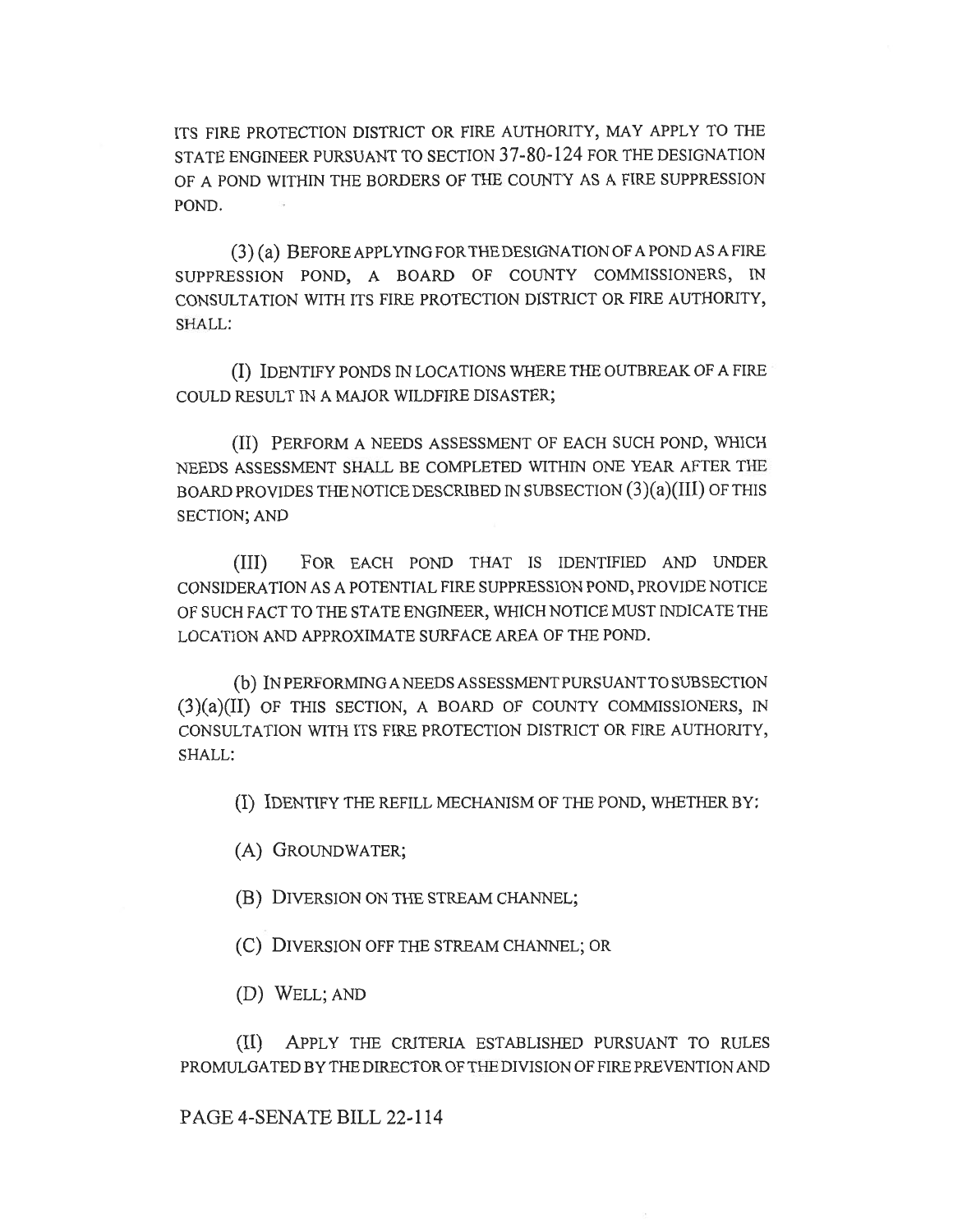CONTROL PURSUANT TO SUBSECTION (5) OF THIS SECTION.

(c) IF A POND THAT IS UNDER CONSIDERATION FOR DESIGNATION AS A FIRE SUPPRESSION POND IS LOCATED IN WHOLE OR IN PART UPON PRIVATE PROPERTY, A BOARD OF COUNTY COMMISSIONERS SHALL ACQUIRE THE VOLUNTARY WRITTEN APPROVAL OF EACH OWNER OF PRIVATE PROPERTY THAT ABUTS THE POND BEFORE THE BOARD APPLIES TO THE STATE ENGINEER FOR THE DESIGNATION OF THE POND AS A FIRE SUPPRESSION POND.

(d) IF A BOARD OF COUNTY COMMISSIONERS HAS NOTIFIED THE STATE ENGINEER PURSUANT TO SUBSECTION  $(3)(a)(III)$  OF THIS SECTION THAT A POND IS UNDER CONSIDERATION AS A FIRE SUPPRESSION POND, THE BOARD SHALL NOTIFY THE STATE ENGINEER PROMPTLY IF AND WHEN THE POND IS NO LONGER UNDER SUCH CONSIDERATION.

(4) UNLESS OTHERWISE REQUIRED BY LAW OR AS NEEDED TO ADDRESS DAM SAFETY CONCERNS, THE STATE ENGINEER SHALL NOT ORDER ANY POND TO BE DRAINED OR BACKFILLED OR PROCEED WITH ANY EXISTING ORDER TO DRAIN OR BACKFILL A POND:

(a) IF THE STATE ENGINEER HAS RECEIVED NOTICE PURSUANT TO SUBSECTION  $(3)(a)(III)$  OF THIS SECTION THAT THE POND IS UNDER CONSIDERATION BY A BOARD OF COUNTY COMMISSIONERS FOR DESIGNATION AS A FIRE SUPPRESSION POND, DURING THE PENDENCY OF THAT CONSIDERATION;

(b) IF THE STATE ENGINEER HAS DESIGNATED THE POND AS A FIRE SUPPRESSION POND PURSUANT TO SECTION 37-80-124 AND THE POND IS OPERATING IN ACCORDANCE WITH THE DESIGNATION; OR

(c) (I) ON AND AFTER THE EFFECTIVE DATE OF THIS SECTION, AND UNTIL THE DATE UPON WHICH THE DIRECTOR OF THE DIVISION OF FIRE PREVENTION AND CONTROL PROMULGATES RULES PURSUANT TO SUBSECTION (5) OF THIS SECTION; EXCEPT THAT, DURING SUCH TIME, THE STATE ENGINEER MAY ENFORCE AN ORDER TO DRAIN A POND IF THE STATE ENGINEER FIRST PROVIDES NOTICE OF THE ORDER TO THE BOARD OF COUNTY COMMISSIONERS OF THE COUNTY IN WHICH THE POND IS LOCATED AND ALLOWS THE BOARD FOURTEEN DAYS TO RESPOND.

(II) THIS SUBSECTION (4)(c) IS REPEALED, EFFECTIVE JULY 1, 2023.

#### PAGE 5-SENATE BILL 22-114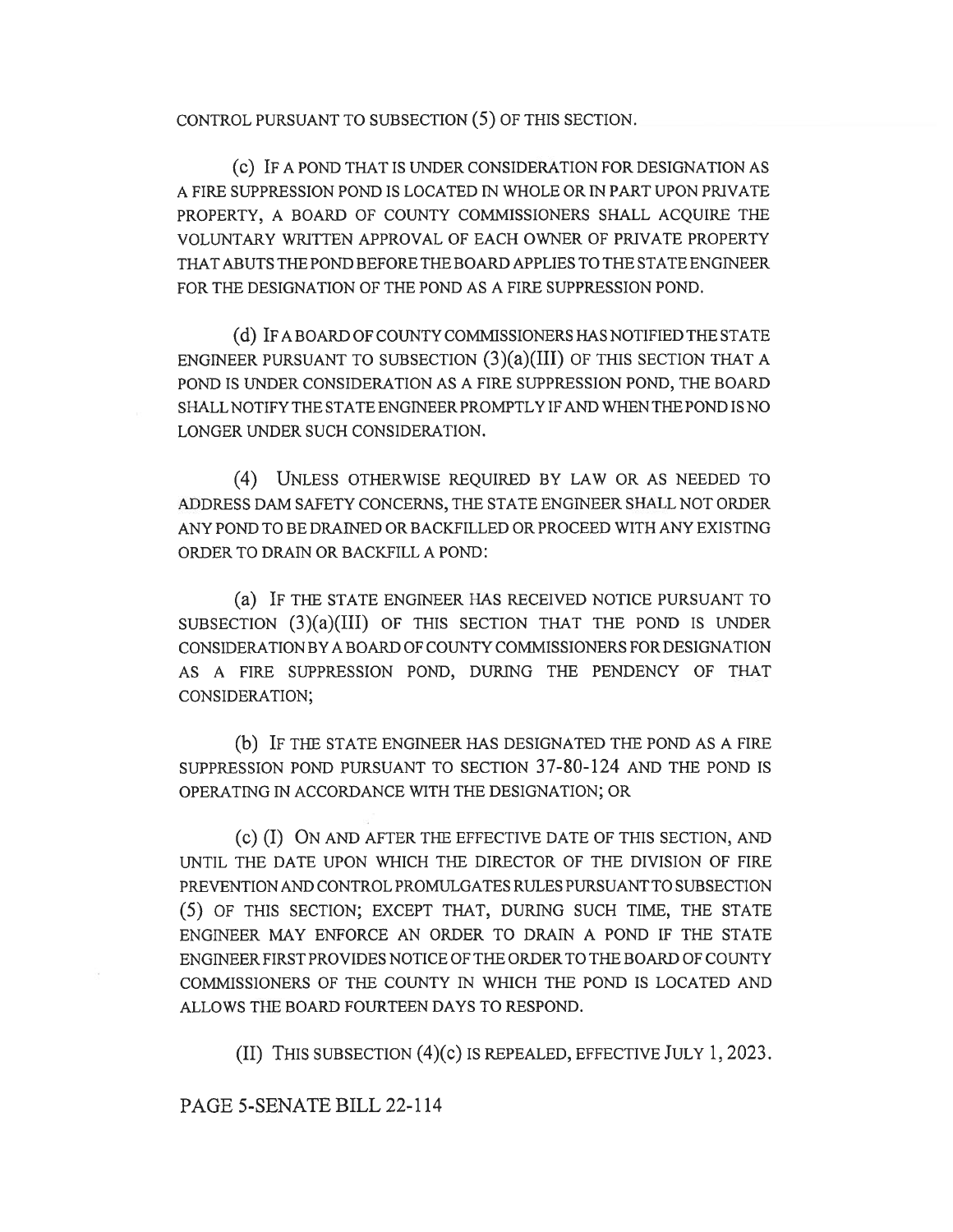(5) (a) ON OR BEFORE MAY 1, 2023, THE DIRECTOR OF THE DIVISION OF FIRE PREVENTION AND CONTROL IN THE DEPARTMENT OF PUBLIC SAFETY, PURSUANT TO THE DIRECTOR'S AUTHORITY UNDER SECTION 24-33.5-1203.5, SHALL PROMULGATE RULES ESTABLISHING CRITERIA FOR BOARDS OF COUNTY COMMISSIONERS, IN CONSULTATION WITH FIRE PROTECTION DISTRICTS OR FIRE AUTHORITIES, TO USE TO IDENTIFY AND EVALUATE POTENTIAL FIRE SUPPRESSION PONDS, AS DESCRIBED IN SUBSECTION (3) OF THIS SECTION. AT A MINIMUM, THE CRITERIA MUST REQUIRE THAT A FIRE SUPPRESSION POND:

(I) BE READILY ACCESSIBLE BY A FIRE PROTECTION DISTRICT, FIRE AUTHORITY, FIRE DEPARTMENT, OR OTHER FIREFIGHTING ENTITY;

(II) BE LOCATED IN THE WILDLAND-URBAN INTERFACE OR ANOTHER LOCATION THAT FACES AN ELEVATED THREAT OF FIRE RISK; AND

(III) BE LOCATED IN AN AREA WITHOUT TIMELY OR ADEQUATE ACCESS TO FIRE HYDRANTS OR OTHER WATER SUPPLIES AND WHERE THE POND PROVIDES A NEEDED SUPPLY.

(b) BEFORE PROMULGATING THE RULES DESCRIBED IN SUBSECTION (5)(a) OF THIS SECTION, THE DIRECTOR OF THE DIVISION OF FIRE PREVENTION AND CONTROL SHALL SOLICIT AND CONSIDER INPUT FROM:

(I) THE STATE ENGINEER;

(II) LOCAL GOVERNMENTS, INCLUDING COUNTIES;

(III) WATER PROVIDERS;

(IV) FIRE PROTECTION DISTRICTS, FIRE AUTHORITIES, AND OTHER FIREFIGHTING ENTITIES; AND

(V) BASIN ROUNDTABLES.

(6) NOTWITHSTANDING ANY PROVISION OF LAW TO THE CONTRARY, A FIRE SUPPRESSION POND AND THE WATER ASSOCIATED WITH IT:

(a) ARE NOT CONSIDERED A WATER RIGHT, AS DEFINED IN SECTION 37-92-103 (12);

# PAGE 6-SENATE BILL 22-114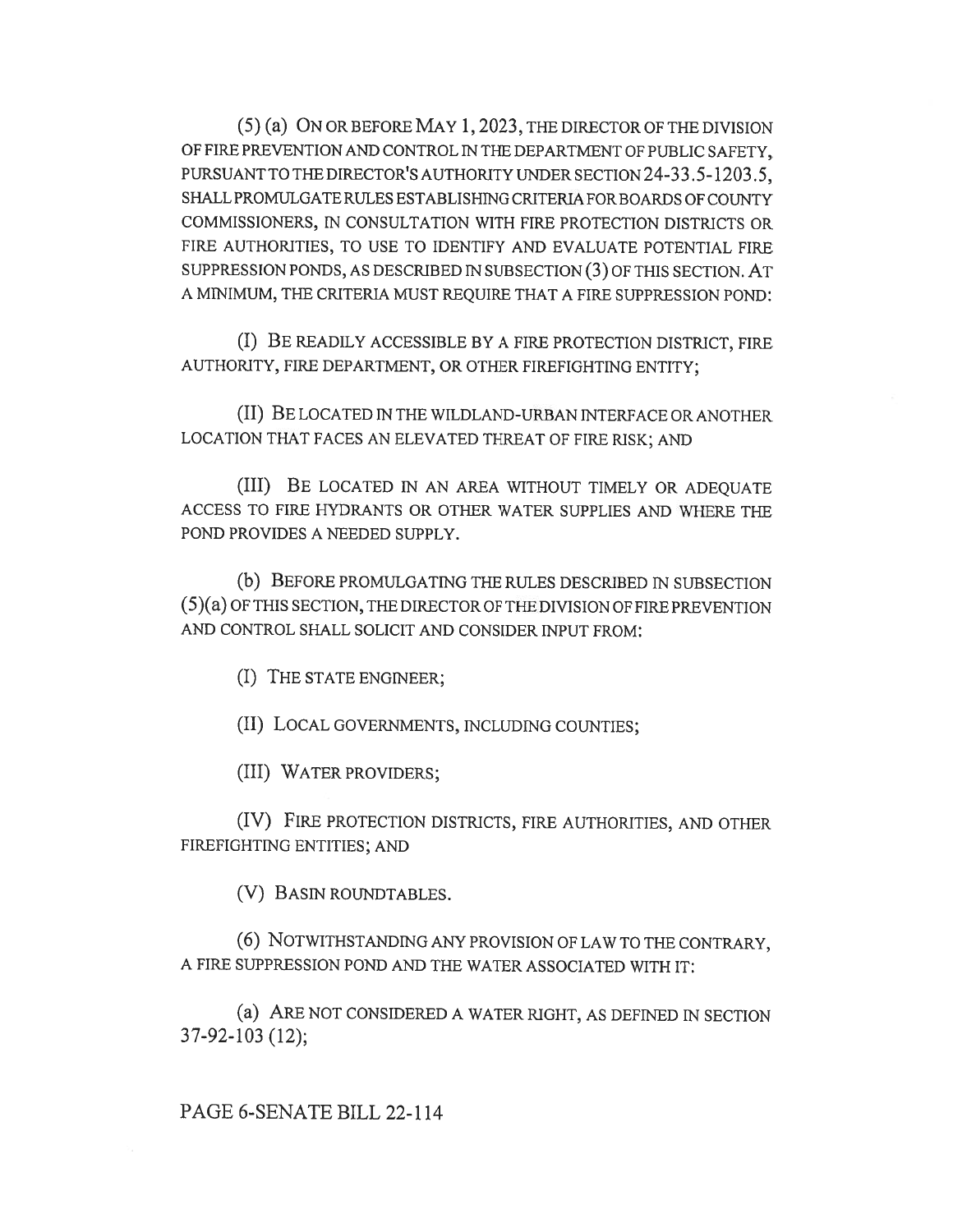(b) Do NOT HAVE A PRIORITY, AS DEFINED IN SECTION 37-92-103 (10); AND

(c) MAY NOT BE ADJUDICATED PURSUANT TO SECTION 37-92-302.

(7) THE DIVISION OF FIRE PREVENTION AND CONTROL IN THE DEPARTMENT OF PUBLIC SAFETY, SUBJECT TO AVAILABLE APPROPRIATIONS, MAY PROVIDE FINANCIAL SUPPORT TO A BOARD OF COUNTY COMMISSIONERS TO FACILITATE THE BOARD'S ACQUISITION OF AUGMENTATION WATER FOR PONDS THAT SATISFY THE CRITERIA ESTABLISHED BY RULES PROMULGATED PURSUANT TO SUBSECTION (5) OF THIS SECTION BUT ARE NOT DESIGNATED AS FIRE SUPPRESSION PONDS.

SECTION 3. In Colorado Revised Statutes, add 37-80-124 as follows:

37-80-124. State engineer - designation of fire suppression ponds - conditional requirements - inspections - expiration of designation database - reviews by water courts. (1) FOR THE PURPOSES OF SECTION 37-82-107, THE STATE ENGINEER SHALL:

(a) REVIEW APPLICATIONS RECEIVED FROM BOARDS OF COUNTY COMMISSIONERS CONCERNING THE DESIGNATION OF PONDS AS FIRE SUPPRESSION PONDS; AND

(b) AT THE STATE ENGINEER'S DISCRETION, DESIGNATE PONDS AS FIRE SUPPRESSION PONDS.

(2) IN CONSIDERING WHETHER TO DESIGNATE A POND AS A FIRE SUPPRESSION POND, THE STATE ENGINEER SHALL:

(a) CONSIDER WHETHER THE NEEDS ASSESSMENT PERFORMED FOR THE POND PURSUANT TO SECTION  $37-82-107$   $(3)(a)(II)$  evaluated the CRITERIA ESTABLISHED BY RULES PROMULGATED BY THE DIVISION OF FIRE PREVENTION AND CONTROL PURSUANT TO SECTION 37-82-107 (5); AND

(b) VERIFY THAT THE POND SATISFIES THE REQUIREMENTS DESCRIBED IN SUBSECTION  $(10)(a)(II)$  OF THIS SECTION.

(3) THE STATE ENGINEER MAY ESTABLISH A STANDARD WRITTEN OR

PAGE 7-SENATE BILL 22-114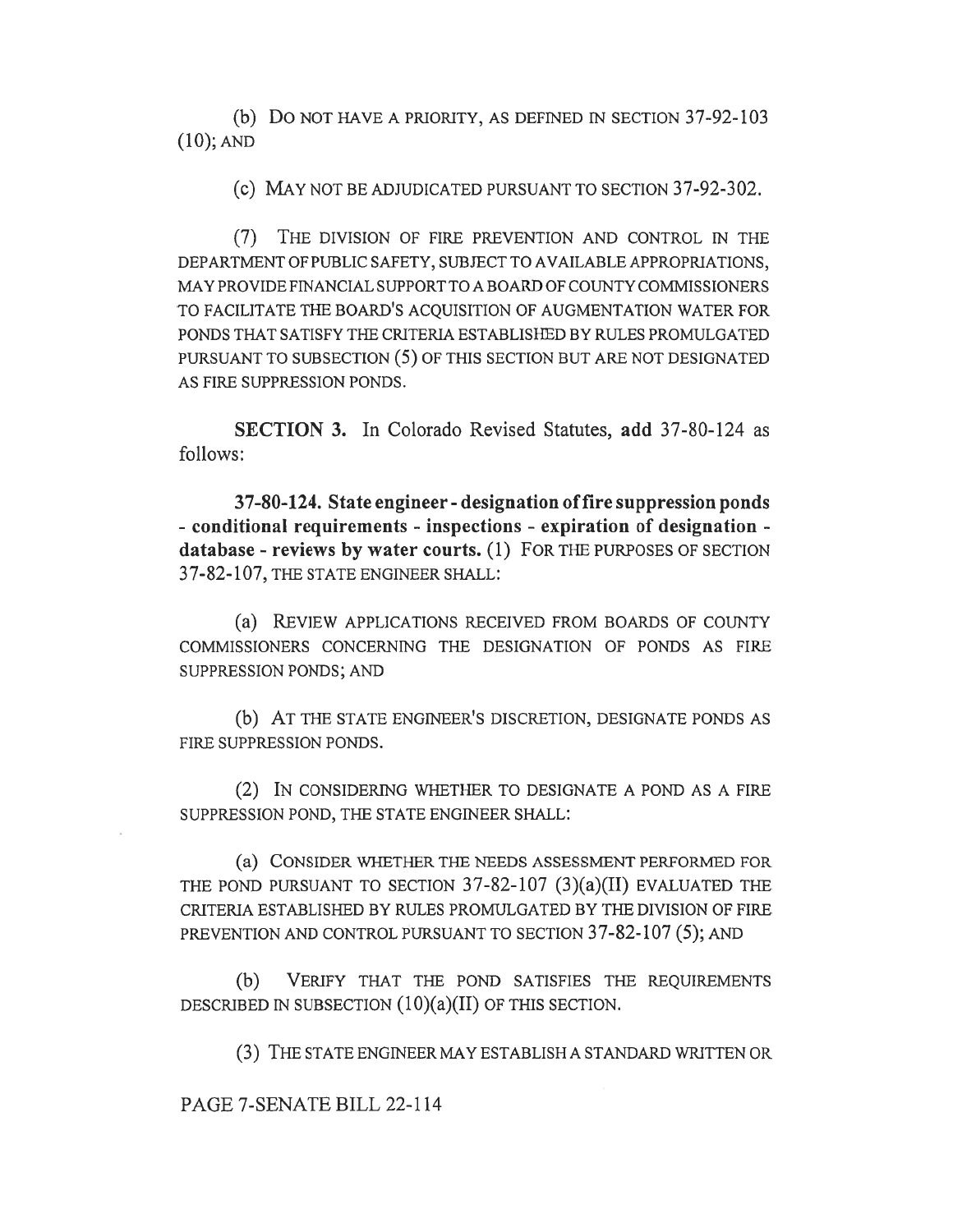ELECTRONIC FORM FOR BOARDS OF COUNTY COMMISSIONERS TO USE TO APPLY FOR THE DESIGNATION OF A POND AS A FIRE SUPPRESSION POND.

(4) WITHIN ONE HUNDRED FIFTY-FOUR DAYS AFTER RECEIVING AN APPLICATION TO DESIGNATE A FIRE SUPPRESSION POND, THE STATE ENGINEER SHALL:

(a) REVIEW THE APPLICATION; AND

(b) AT THE STATE ENGINEER'S DISCRETION, DESIGNATE A POND AS A FIRE SUPPRESSION POND, DENY THE APPLICATION, SCHEDULE A HEARING, OR REQUEST ADDITIONAL INFORMATION.

(5) AS A CONDITION OF DESIGNATING A POND AS A FIRE SUPPRESSION POND PURSUANT TO THIS SECTION, THE STATE ENGINEER MAY IMPOSE REASONABLE REQUIREMENTS ON A BOARD OF COUNTY COMMISSIONERS, INCLUDING REQUIREMENTS FOR MEASURING AND RECORDING DEVICES.

(6) IF THE STATE ENGINEER DESIGNATES A POND AS A FIRE SUPPRESSION POND PURSUANT TO THIS SECTION, THE BOARD OF COUNTY COMMISSIONERS OF THE COUNTY IN WHICH THE POND IS LOCATED AND THE FIRE PROTECTION DISTRICT OR FIRE AUTHORITY SHALL INSPECT THE POND AT LEAST ANNUALLY TO ENSURE THAT:

(a) THE POND IS PROPERLY MAINTAINED;

(b) ANY FIREFIGHTING INFRASTRUCTURE ASSOCIATED WITH THE POND IS FUNCTIONAL; AND

(c) THE APPROXIMATE SURFACE AREA OF THE POND HAS NOT CHANGED.

(7) IF THE STATE ENGINEER DENIES AN APPLICATION FOR THE DESIGNATION OF A POND AS A FIRE SUPPRESSION POND, THE STATE ENGINEER SHALL PROVIDE THE APPLICANT BOARD OF COUNTY COMMISSIONERS THE REASONS FOR THE STATE ENGINEER'S DENIAL AND AN OPPORTUNITY TO DISCUSS THE DENIAL WITH THE STATE ENGINEER.

(8) (a) THE DESIGNATION OF A POND AS A FIRE SUPPRESSION POND PURSUANT TO THIS SECTION EXPIRES FIFTEEN YEARS AFTER THE DATE OF THE

PAGE 8-SENATE BILL 22-114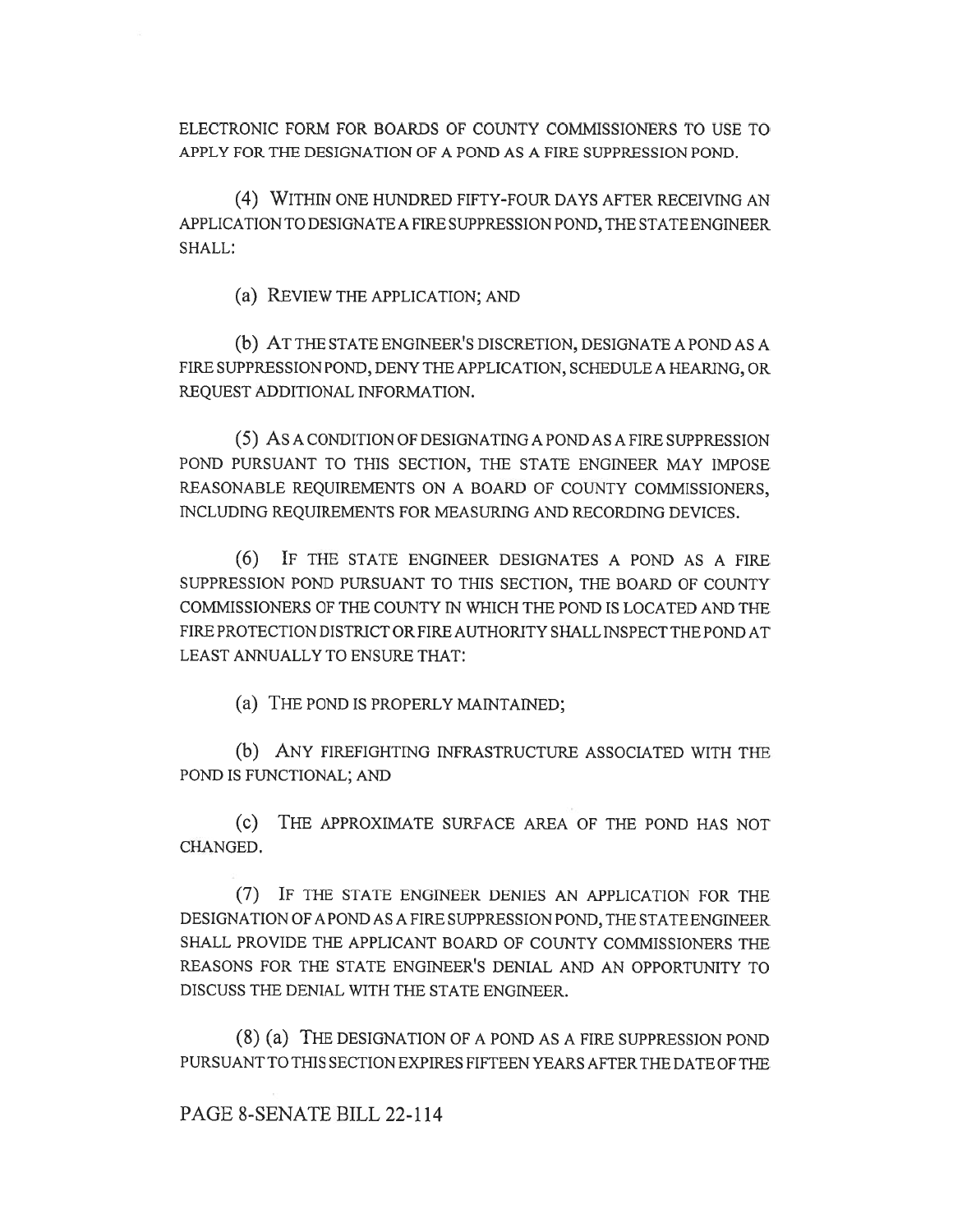#### DESIGNATION.

(b) NO SOONER THAN THREE HUNDRED SIXTY-FIVE DAYS BEFORE THE EXPIRATION OF THE DESIGNATION OF A POND AS A FIRE SUPPRESSION POND, THE BOARD OF COUNTY COMMISSIONERS OF THE COUNTY IN WHICH THE POND IS LOCATED AND THE FIRE PROTECTION DISTRICT OR FIRE AUTHORITY MAY PERFORM A NEEDS ASSESSMENT OF THE POND, AS DESCRIBED IN SECTION 37-82-107 (3), IF THE BOARD DESIRES THAT THE POND BE RECERTIFIED AS A FIRE SUPPRESSION POND.

(c) IF THE NEEDS ASSESSMENT DESCRIBED IN SUBSECTION (8)(b) OF THIS SECTION INDICATES THAT THE POND CONTINUES TO SATISFY THE CRITERIA ESTABLISHED BY RULES PROMULGATED PURSUANT TO SECTION 37-82-107 (5), THE BOARD AND THE FIRE PROTECTION DISTRICT OR FIRE AUTHORITY SHALL NOTIFY THE STATE ENGINEER OF SUCH FACT, AND THE STATE ENGINEER SHALL REDESIGNATE THE POND AS A FIRE SUPPRESSION POND.

(d) IF THE NEEDS ASSESSMENT DESCRIBED IN SUBSECTION (8)(b) OF THIS SECTION INDICATES THAT THE POND NO LONGER SATISFIES THE CRITERIA ESTABLISHED BY RULES PROMULGATED PURSUANT TO SECTION 37-82-107 (5), THE BOARD AND THE FIRE PROTECTION DISTRICT OR FIRE AUTHORITY SHALL EITHER:

(I) NOTIFY THE STATE ENGINEER THAT THE DESIGNATION OF THE POND AS A FIRE SUPPRESSION POND SHOULD BE RESCINDED OR ALLOWED TO EXPIRE; OR

(II) PROVIDE TO THE STATE ENGINEER A PLAN AND TIMELINE FOR BRINGING THE POND BACK INTO COMPLIANCE WITH THE CRITERIA.

(9) THE STATE ENGINEER SHALL ESTABLISH A DATABASE FOR THE ADMINISTRATION OF PONDS THAT ARE DESIGNATED AS FIRE SUPPRESSION PONDS PURSUANT TO THIS SECTION.

(10) (a) NOTWITHSTANDING ANY PROVISION OF LAW TO THE CONTRARY, THE STATE ENGINEER SHALL NOT:

(I) DESIGNATE MORE THAN THIRTY TOTAL SURFACE ACRES OF POND IN ANY COUNTY AS A FIRE SUPPRESSION POND; OR

PAGE 9-SENATE BILL 22-114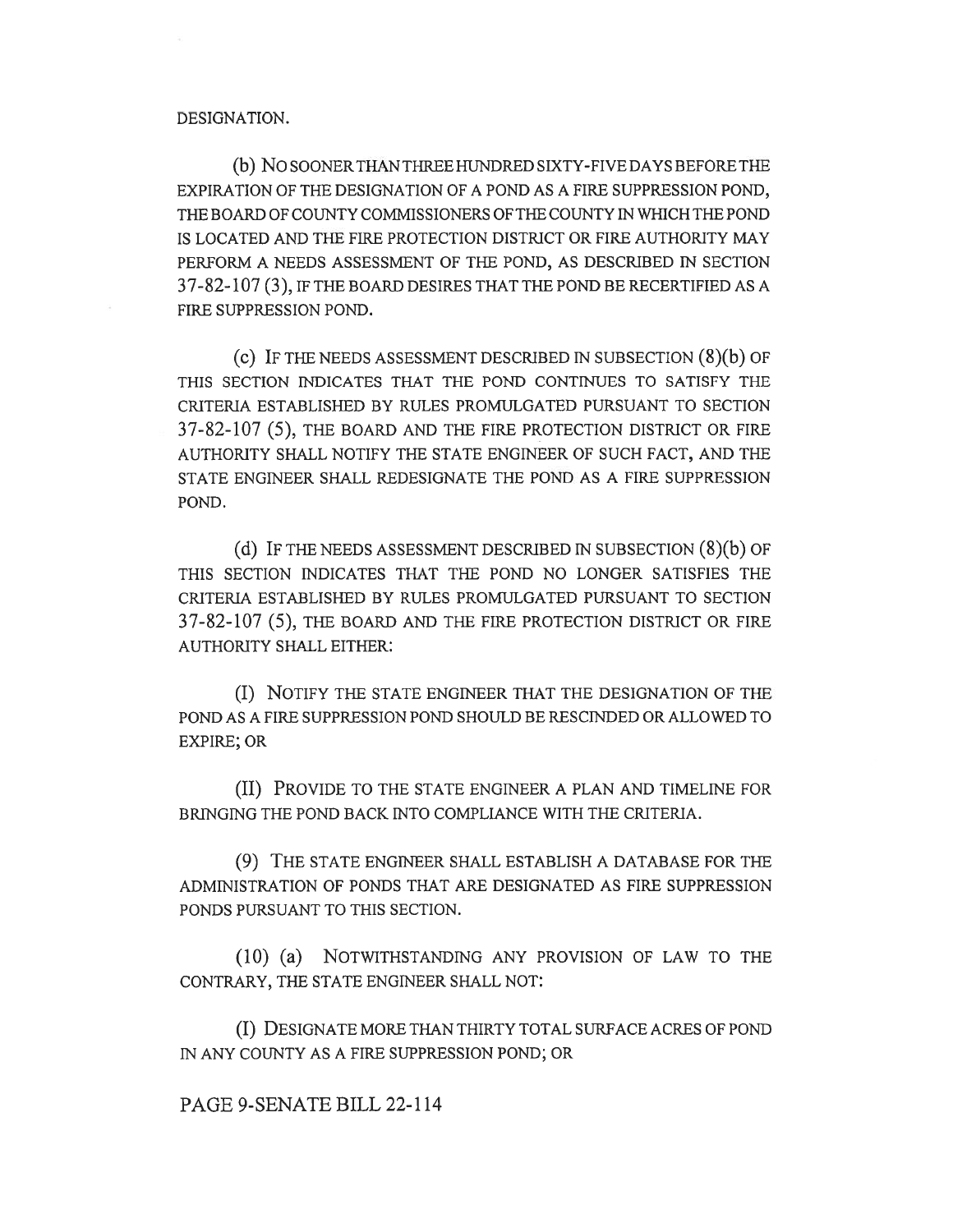(II) DESIGNATE ANY POND AS A FIRE SUPPRESSION POND UNLESS:

(A) THE POND EXISTED WITH THE SAME OR GREATER SURFACE AREA AS OF JUNE I, 1972;

(B) DECREED STORAGE RIGHTS FOR THE POND ARE LIMITED TO USE WITHIN THE POND AND ONLY LIVESTOCK WATERING, WILDLIFE, OR OTHER NONCONSUMPTIVE USES;

(C) THE POND IS NOT INCLUDED AS A STRUCTURE IN A DECREED PLAN FOR AUGMENTATION, AN APPROPRIATIVE RIGHT OF EXCHANGE, OR A STATE-APPROVED SUBSTITUTE WATER SUPPLY PLAN;

(D) THE SURFACE AREA OF THE POND DOES NOT EXCEED SIX ACRES;

(E) THE BOARD OF COUNTY COMMISSIONERS THAT REQUESTED THE DESIGNATION HAS PROVIDED NOTICE OF THE REQUEST TO INTERESTED PARTIES INCLUDED IN THE SUBSTITUTE WATER SUPPLY PLAN NOTIFICATION LIST ESTABLISHED PURSUANT TO SECTION 37-92-308 (6) FOR THE WATER DIVISION IN WHICH THE POND IS LOCATED; AND

(F) THE STATE ENGINEER DETERMINES THAT EVIDENCE PROVIDED BY A HOLDER OF A DECREED WATER RIGHT IN RESPONSE TO THE NOTICE DESCRIBED IN SUBSECTION (10)(a)(II)(E) OF THIS SECTION WAS INSUFFICIENT TO REBUT THE PRESUMPTION OF NO MATERIAL INJURY, AS DESCRIBED IN SECTION 37-92-602 (8)(i).

(b) THE NOTICE DESCRIBED IN SUBSECTION  $(10)(a)(II)(E)$  OF THIS SECTION MUST INCLUDE:

(I) THE RESULTS OF THE NEEDS ASSESSMENT CONDUCTED FOR THE POND PURSUANT TO SECTION 37-82-107 (3)(a)(II), INCLUDING A SUMMARY OF FINDINGS;

(II) A COPY OF THE APPLICATION FOR DESIGNATION OF THE POND AS A FIRE SUPPRESSION POND; AND

(III) A STATEMENT THAT A HOLDER OF A DECREED WATER RIGHT HAS ONE HUNDRED FORTY DAYS AFTER THE SUBMISSION OF THE APPLICATION TO PROVIDE EVIDENCE OF MATERIAL INJURY TO THE STATE ENGINEER, AS

# PAGE 10-SENATE BILL 22-114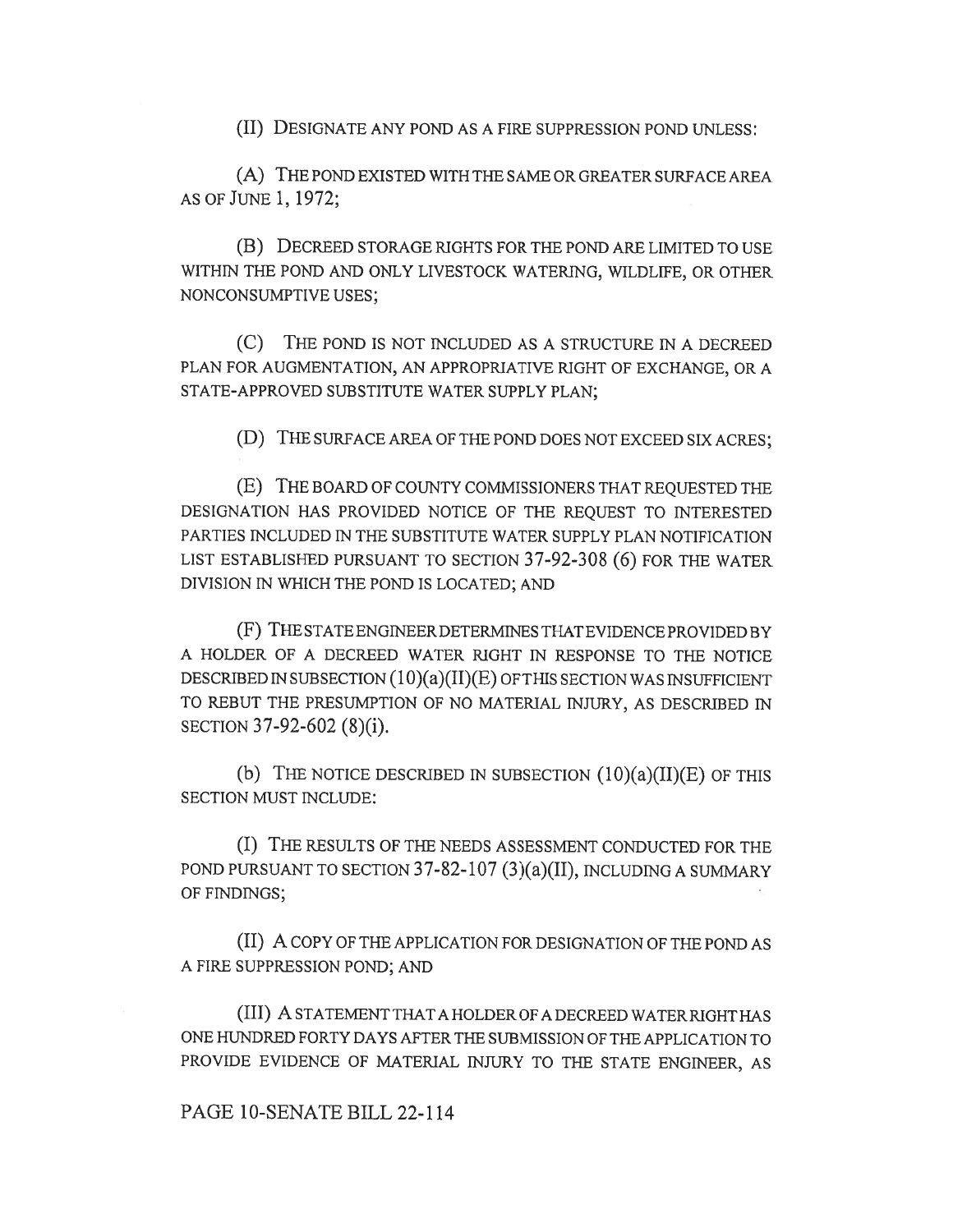DESCRIBED IN SECTION 37-92-602 (8)(i).

(C) IN SUBMITTING AN APPLICATION FOR THE DESIGNATION OF A POND AS A FIRE SUPPRESSION POND, A BOARD OF COUNTY COMMISSIONERS MUST INCLUDE WITH THE APPLICATION EVIDENCE THAT THE BOARD PROVIDED THE NOTICE DESCRIBED IN SUBSECTION  $(10)(a)(II)(E)$  OF THIS SECTION.

(11) AFTER A BOARD OF COUNTY COMMISSIONERS SUBMITS AN APPLICATION TO THE STATE ENGINEER FOR THE DESIGNATION OF A FIRE SUPPRESSION POND PURSUANT TO SECTION 37-82-107, A HOLDER OF A DECREED WATER RIGHT MAY REQUEST THAT, IF THE STATE ENGINEER DESIGNATES THE POND AS A FIRE SUPPRESSION POND, THE STATE ENGINEER SHALL PROVIDE NOTICE OF THE DESIGNATION TO THE HOLDER OF THE DECREED WATER RIGHT WITHIN FOURTEEN DAYS AFTER THE DESIGNATION. IF THE STATE ENGINEER RECEIVES SUCH A REQUEST, THE STATE ENGINEER SHALL PROVIDE SUCH NOTICE.

(12) (a) WITHIN SEVENTY DAYS AFTER THE STATE ENGINEER DESIGNATES A POND AS A FIRE SUPPRESSION POND, A HOLDER OF A DECREED WATER RIGHT MAY FILE WITH THE WATER CLERK OF THE WATER DIVISION IN WHICH THE FIRE SUPPRESSION POND IS LOCATED A PETITION FOR REVIEW OF THE STATE ENGINEER'S DECISION.

(b) UPON RECEIVING A PETITION DESCRIBED IN SUBSECTION (12)(a) OF THIS SECTION, A WATER JUDGE SHALL CONDUCT A REVIEW OF THE STATE ENGINEER'S DECISION DE NOVO BASED ON THE ADMINISTRATIVE RECORD.

(c) NOTWITHSTANDING ANY PROVISION OF THIS SECTION TO THE CONTRARY, A WATER JUDGE MAY NULLIFY THE STATE ENGINEER'S DESIGNATION OF A POND AS A FIRE SUPPRESSION POND IF, AFTER CONSIDERING THE ENTIRE RECORD, INCLUDING ANY EVIDENCE OF MATERIAL INJURY, THE JUDGE FINDS THAT:

(I) IN APPLYING FOR SUCH DESIGNATION, THE BOARD OF COUNTY COMMISSIONERS DID NOT DESCRIBE A POND THAT COMPLIES WITH CRITERIA ESTABLISHED BY RULES PROMULGATED BY THE DIRECTOR OF THE DIVISION OF FIRE PREVENTION AND CONTROL IN THE DEPARTMENT OF PUBLIC SAFETY PURSUANT TO SECTION 37-82-107 (5); OR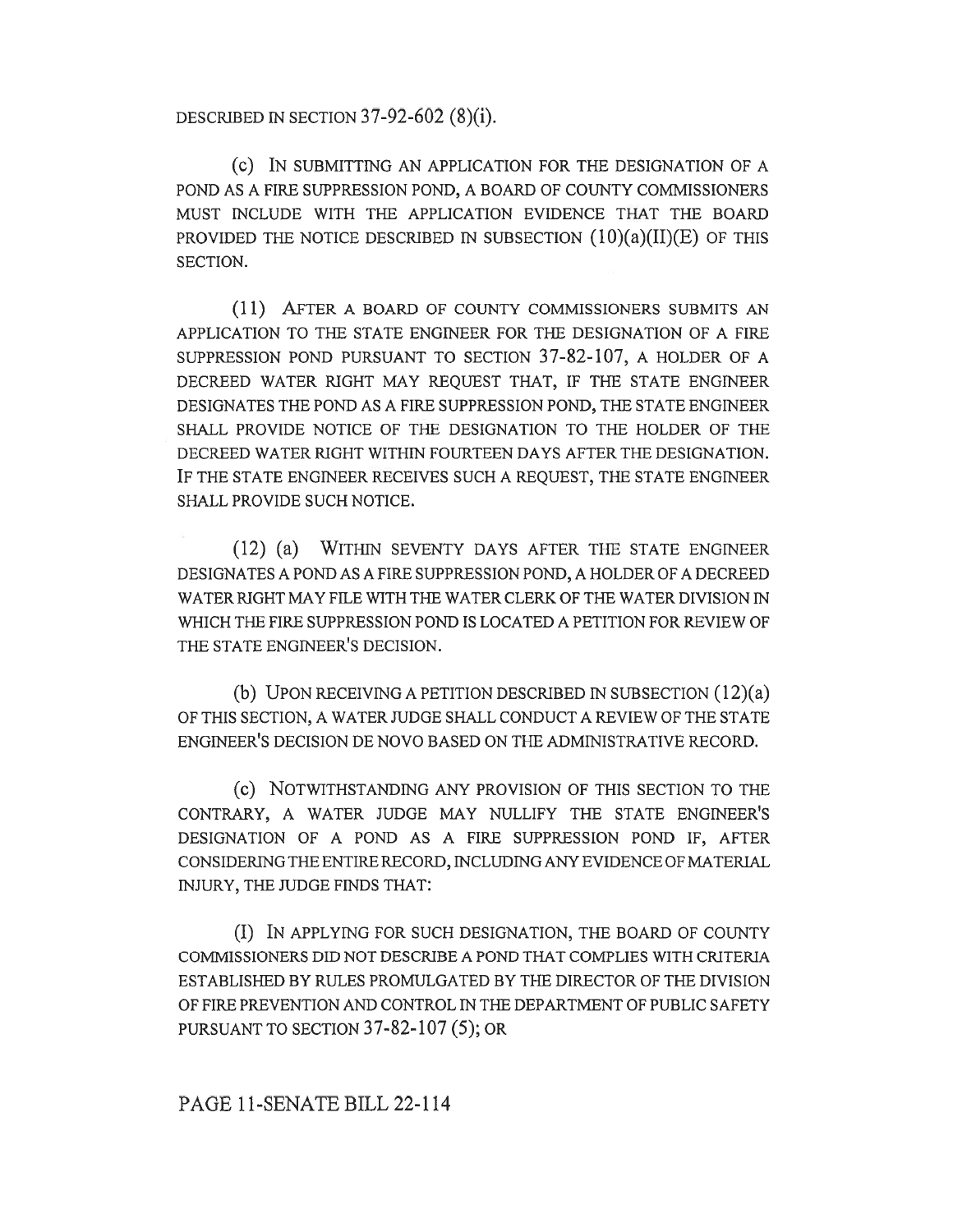(II) THE STATE ENGINEER'S DECISION DID NOT ACCORD WITH THE REQUIREMENTS SET FORTH IN SUBSECTION (10) OF THIS SECTION.

SECTION 4. In Colorado Revised Statutes, 37-92-602, amend  $(8)(a)$  and  $(8)(b)$  introductory portion; and add  $(8)(b)(III)$  and  $(8)(i)$  as follows:

37-92-602. Exemptions - presumptions - legislative declaration - definitions. (8) (a) The general assembly hereby declares that storm water detention and infiltration facilities, and post-wildland fire facilities, AND FIRE SUPPRESSION PONDS are essential for the protection of public safety and welfare, property, and the environment.

(b) For the purposes of As USED IN this subsection  $(8)$ :

(III) "FIRE SUPPRESSION POND" MEANS A POND WITH WATER THAT MAY BE USED IN A FIRE EMERGENCY, WHICH POND HAS BEEN:

(A) IDENTIFIED AS A POTENTIAL FIRE SUPPRESSION POND BY A BOARD OF COUNTY COMMISSIONERS IN CONSULTATION WITH A FIRE PROTECTION DISTRICT OR FIRE AUTHORITY PURSUANT TO SECTION 37-82-107; AND

(B) DESIGNATED AS A FIRE SUPPRESSION POND BY THE STATE ENGINEER PURSUANT TO SECTION 37-80-124.

(i) IF A BOARD OF COUNTY COMMISSIONERS APPLIES TO THE STATE ENGINEER FOR THE DESIGNATION OF A FIRE SUPPRESSION POND PURSUANT TO SECTION 37-82-107, AND THE REQUIREMENTS OF SECTION 37-80-124 (10) AND ANY RULES PROMULGATED BY THE DIVISION OF FIRE PREVENTION AND CONTROL PURSUANT TO SECTION 37-82-107 (5) ARE SATISFIED, THE PROPOSED FIRE SUPPRESSION POND IS PRESUMED TO CAUSE NO MATERIAL INJURY TO THE VESTED WATER RIGHTS OF OTHERS. A HOLDER OF A DECREED WATER RIGHT MAY REBUT THE PRESUMPTION BY PROVIDING EVIDENCE TO THE STATE ENGINEER SUFFICIENT TO SHOW THAT MATERIAL INJURY HAS OCCURRED OR WILL OCCUR TO THE DECREED WATER RIGHT.

SECTION 5. Appropriation. (1) For the 2022-23 state fiscal year, \$19,428 is appropriated to the department of natural resources for use by the executive director's office. This appropriation is from the general fund. To implement this act, the department may use this appropriation as follows:

PAGE 12-SENATE BILL 22-114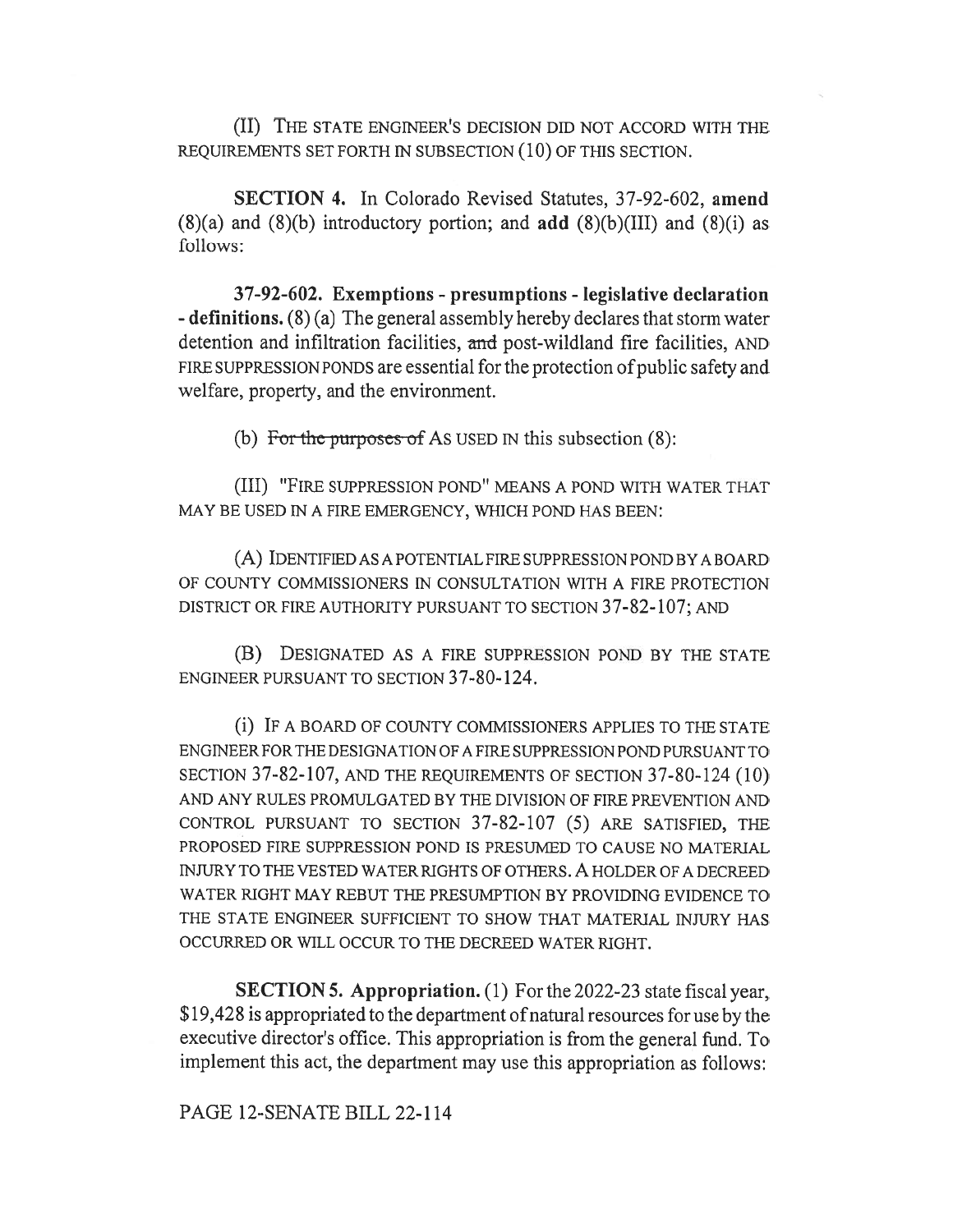- (a) \$11,828 for the purchase of legal services.
- (b) \$7,600 for the purchase of information technology services.

(2) For the 2022-23 state fiscal year, \$11,828 is appropriated to the department of law. This appropriation is from reappropriated funds received from the department of natural resources under subsection  $(1)(a)$  of this section. To implement this act, the department of law may use this appropriation to provide legal services for the department of natural resources.

(3) For the 2022-23 state fiscal year, \$7,600 is appropriated to the office of the governor for use by the office of information technology. This appropriation is from reappropriated funds received from the department of natural resources under subsection (1)(b) of this section. To implement this act, the office may use this appropriation to provide information technology services for the department of natural resources.

SECTION 6. Act subject to petition - effective date. This act takes effect at 12:01 a.m. on the day following the expiration of the ninety-day period after final adjournment of the general assembly; except that, if a referendum petition is filed pursuant to section 1 (3) of article V of the state constitution against this act or an item, section, or part of this act within such period, then the act, item, section, or part will not take effect unless approved by the people at the general election to be held in